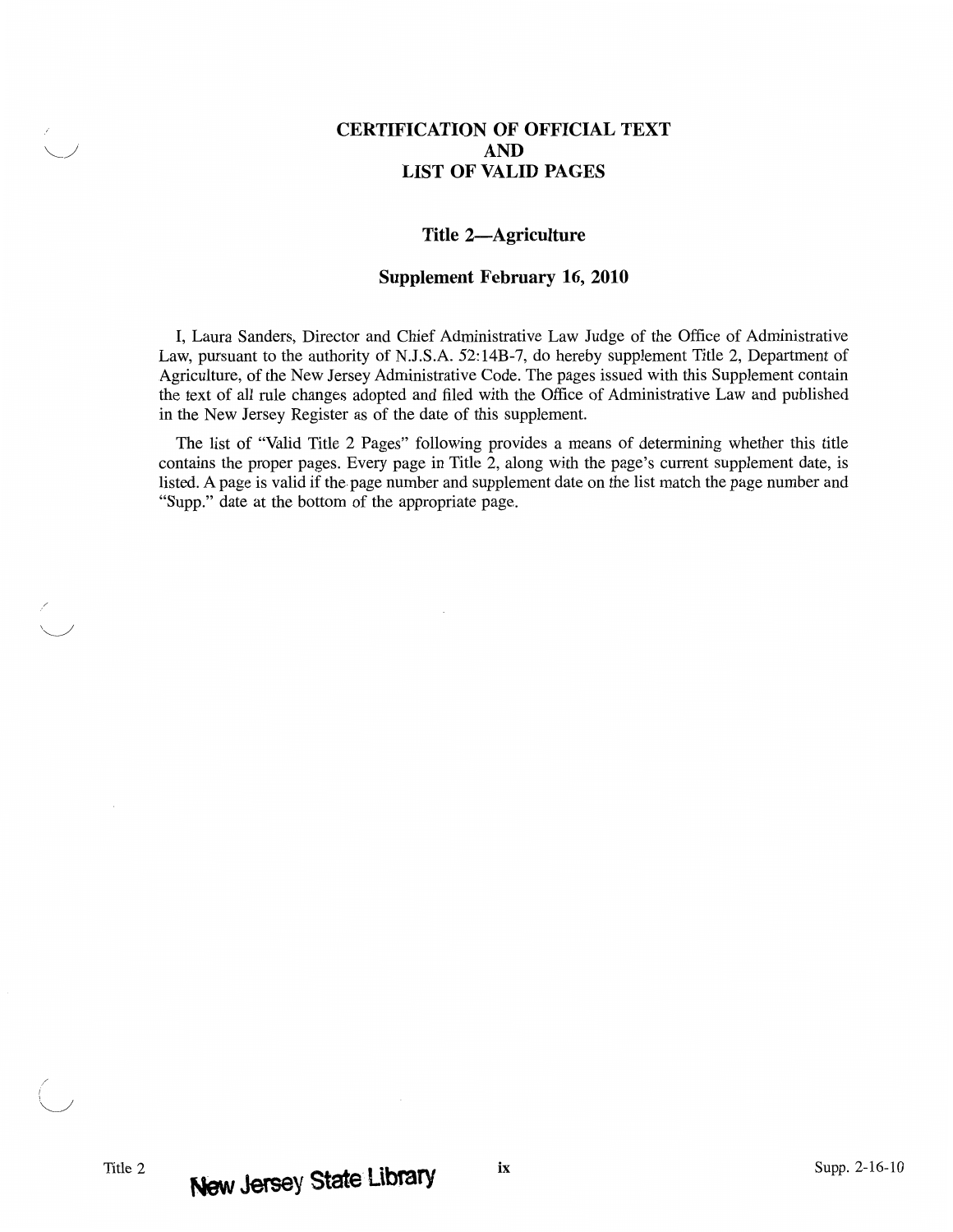## VALID TITLE 2 PAGES (Current through February 16, 2010)

| Page             | Supp.         |
|------------------|---------------|
| <b>Number</b>    | Date          |
|                  | $1 - 4 - 10$  |
|                  |               |
|                  |               |
|                  |               |
|                  |               |
|                  |               |
|                  |               |
|                  |               |
|                  |               |
|                  |               |
|                  |               |
|                  |               |
|                  |               |
|                  | $2 - 16 - 10$ |
| <b>Chapter 1</b> |               |
|                  | $11 - 3 - 08$ |
|                  | $11 - 3 - 08$ |
|                  | 11-6-06       |
|                  | $11 - 6 - 06$ |
|                  | $11 - 6 - 06$ |
|                  | $11 - 6 - 06$ |
|                  | $11 - 6 - 06$ |
|                  | $11 - 6 - 06$ |
|                  | $11-6-06$     |
|                  | $11 - 6 - 06$ |
|                  |               |
|                  |               |
|                  |               |
|                  |               |
| <b>Chapter 2</b> |               |
|                  |               |
|                  |               |
|                  |               |
|                  |               |
|                  |               |
|                  |               |
|                  |               |
|                  |               |
|                  |               |
|                  |               |
|                  |               |
|                  |               |
|                  |               |
|                  |               |
|                  |               |
|                  |               |
|                  |               |
| Chapter 3        |               |
|                  |               |
|                  |               |
|                  |               |
|                  |               |
|                  |               |
|                  |               |
|                  |               |
|                  |               |
|                  | $2 - 22 - 05$ |

| Page             | Supp.         |
|------------------|---------------|
| Number           | Date          |
|                  | $2 - 22 - 05$ |
|                  | 1-18-05       |
|                  | $1 - 18 - 05$ |
|                  | $1 - 18 - 05$ |
|                  | 1-18-05       |
|                  | $1 - 18 - 05$ |
|                  | $1 - 18 - 05$ |
| Chapter 4        |               |
|                  |               |
|                  |               |
| Chapter 5        |               |
|                  |               |
|                  |               |
|                  |               |
|                  |               |
|                  |               |
|                  |               |
| <b>Chapter 6</b> |               |
|                  | $10 - 3 - 05$ |
|                  | $10 - 3 - 05$ |
| Chapter 7        |               |
|                  |               |
|                  |               |
| <b>Chapter 8</b> |               |
|                  |               |
|                  |               |
|                  |               |
|                  |               |
|                  | $12 - 4 - 06$ |
|                  |               |
|                  |               |
|                  |               |
|                  |               |
|                  |               |
|                  |               |
|                  |               |
|                  |               |
|                  |               |
|                  |               |
|                  |               |
|                  |               |
|                  |               |
|                  |               |
|                  |               |
|                  |               |
|                  |               |
|                  |               |
|                  |               |
|                  |               |
|                  |               |
|                  |               |
|                  |               |
|                  |               |
| Chapter 9        |               |
|                  | 1-16-07       |
|                  | $1 - 16 - 07$ |
|                  |               |
|                  |               |
|                  |               |
|                  |               |

| Page<br>Number         | Supp.<br>Date              |
|------------------------|----------------------------|
|                        | $1 - 16 - 07$              |
|                        | 1-16-07                    |
|                        |                            |
|                        |                            |
|                        |                            |
|                        |                            |
| Chapter 10             |                            |
|                        |                            |
| Chapters 11 through 15 |                            |
|                        |                            |
|                        | 12-6-99                    |
|                        |                            |
| Chapter 16             |                            |
|                        |                            |
|                        |                            |
|                        | $11 - 6 - 00$<br>$11-6-00$ |
|                        |                            |
|                        | $2 - 20 - 96$              |
|                        | $11 - 6 - 00$              |
|                        | $11 - 6 - 00$              |
|                        | 11-6-00                    |
|                        | $11-6-00$                  |
|                        | $11 - 6 - 00$              |
|                        | $11 - 6 - 00$              |
|                        | $2 - 20 - 96$              |
|                        | $2 - 20 - 96$              |
|                        | 11-6-00                    |
|                        | 11-6-00                    |
|                        | 11-6-00                    |
|                        | $11 - 6 - 00$              |
|                        | $11 - 6 - 00$              |
|                        | $11 - 6 - 00$              |
| Chapter 17             |                            |
|                        | 12-4-06                    |
|                        | $12 - 4 - 06$              |
|                        | $6 - 18 - 01$              |
|                        | $6 - 18 - 01$              |
| Chapter 18             |                            |
|                        |                            |
|                        |                            |
| <b>Chapter 19</b>      |                            |
|                        |                            |
|                        |                            |
| <b>Chapter 20</b>      |                            |
|                        |                            |
|                        |                            |
|                        |                            |
|                        |                            |
|                        |                            |
|                        |                            |
|                        |                            |
|                        |                            |
|                        |                            |
|                        |                            |
|                        |                            |
| Chapter 21             |                            |
|                        |                            |

 $\label{eq:R} \mathcal{L}_{\mathcal{M}}(\mathcal{L}_{\mathcal{M}}) = \mathcal{L}_{\mathcal{M}}(\mathcal{L}_{\mathcal{M}}) = \mathcal{L}_{\mathcal{M}}(\mathcal{L}_{\mathcal{M}}) = \mathcal{L}_{\mathcal{M}}(\mathcal{L}_{\mathcal{M}})$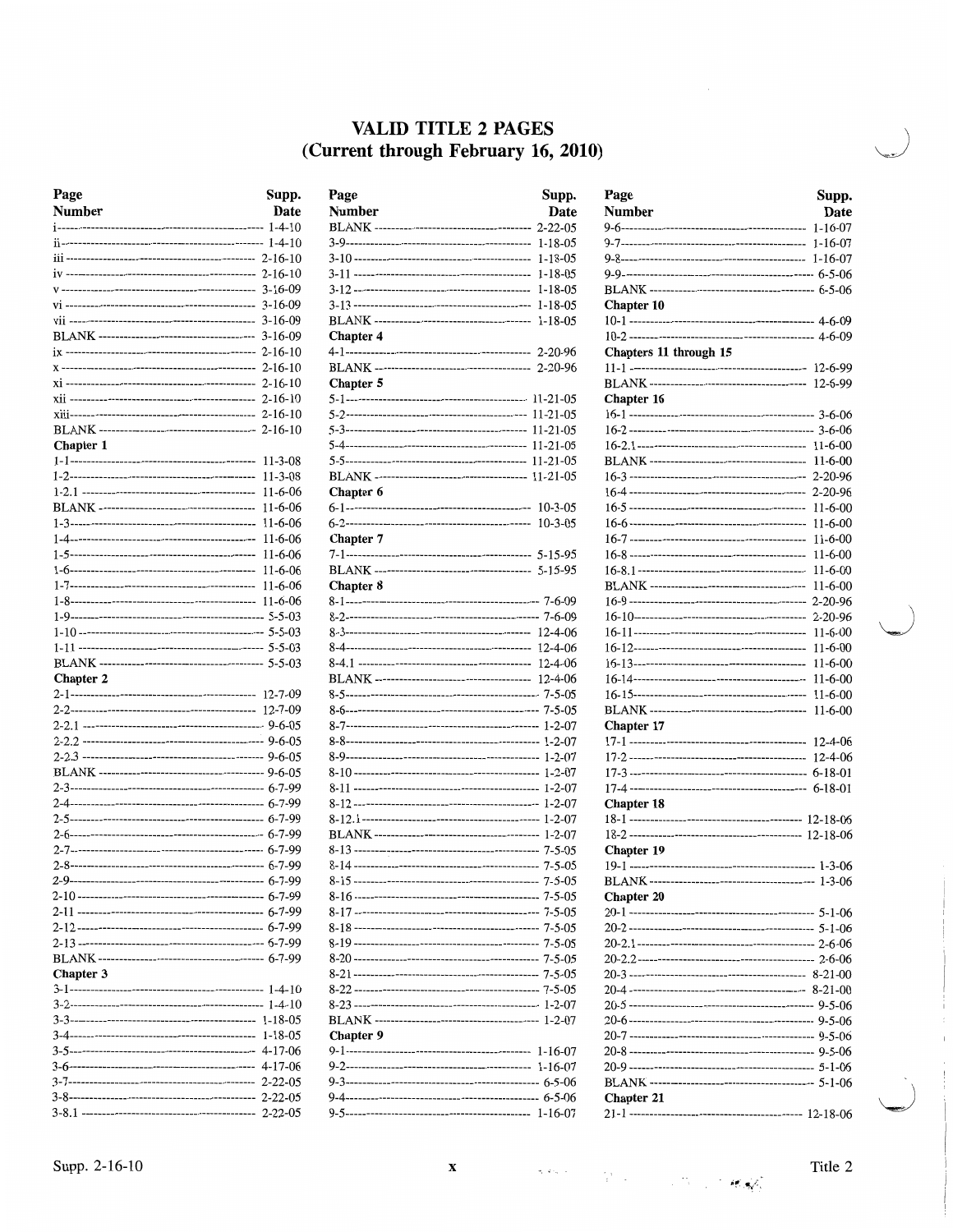| Page<br>ï                                                   | Supp.         |
|-------------------------------------------------------------|---------------|
| Number                                                      | Date          |
|                                                             |               |
|                                                             |               |
|                                                             |               |
|                                                             |               |
|                                                             |               |
|                                                             |               |
|                                                             | 8-19-96       |
|                                                             | 8-19-96       |
|                                                             | 8-19-96       |
|                                                             | $10 - 6 - 03$ |
|                                                             | $10 - 6 - 03$ |
|                                                             | $10 - 6 - 03$ |
|                                                             | $10-6-03$     |
|                                                             | $7 - 21 - 03$ |
|                                                             | $7 - 21 - 03$ |
|                                                             | $7 - 21 - 03$ |
|                                                             | $7 - 21 - 03$ |
|                                                             | $7 - 21 - 03$ |
|                                                             | $7 - 21 - 03$ |
| <b>Chapter 22</b>                                           |               |
|                                                             |               |
|                                                             |               |
| Chapter 23                                                  |               |
|                                                             |               |
|                                                             |               |
|                                                             |               |
|                                                             |               |
| Chapter 24                                                  |               |
|                                                             |               |
|                                                             |               |
|                                                             |               |
|                                                             |               |
|                                                             |               |
| Chapters 25 through 30                                      |               |
|                                                             |               |
|                                                             |               |
| Chapter 31                                                  |               |
|                                                             |               |
|                                                             |               |
| Chapter 32                                                  |               |
|                                                             |               |
|                                                             |               |
|                                                             |               |
|                                                             |               |
|                                                             |               |
|                                                             |               |
|                                                             |               |
|                                                             |               |
|                                                             |               |
|                                                             |               |
|                                                             |               |
|                                                             |               |
| Chapter 33                                                  |               |
|                                                             |               |
|                                                             | $10-5-09$     |
| <b>Chapter 34</b>                                           |               |
|                                                             |               |
|                                                             |               |
|                                                             |               |
|                                                             |               |
| <b>Chapter 35</b>                                           |               |
|                                                             |               |
|                                                             |               |
| <b>Chapter 36</b>                                           |               |
| -------------------------------- 12-21-09<br>36-1 --------- |               |

 $\bigcup$ 

 $\overset{'}{\bigcup}$ 

| Page                   | Supp.          |
|------------------------|----------------|
| Number                 | Date           |
|                        | 12-21-09       |
|                        | 12-21-09       |
|                        |                |
|                        |                |
|                        |                |
|                        |                |
|                        | 12-21-09       |
| Chapters 37 through 47 |                |
|                        |                |
|                        |                |
| <b>Chapter 48</b>      |                |
|                        |                |
|                        | $10 - 17 - 05$ |
|                        |                |
|                        |                |
| <b>Chapter 49</b>      |                |
|                        |                |
| Chapter 50             |                |
|                        |                |
|                        | 11-19-07       |
|                        |                |
|                        | 11-19-07       |
|                        | 11-19-07       |
|                        | 11-19-07       |
| Chapter 51             |                |
|                        | 7-20-98        |
|                        | 7-20-98        |
| Chapter 52             |                |
|                        | $2 - 20 - 07$  |
|                        | $2 - 20 - 07$  |
|                        | $2 - 20 - 07$  |
|                        | $2 - 20 - 07$  |
|                        | $2 - 20 - 07$  |
|                        | $2 - 20 - 07$  |
|                        | $2 - 20 - 07$  |
|                        | $2 - 20 - 07$  |
| Chapter 53             |                |
|                        | $2 - 20 - 07$  |
|                        | $2 - 20 - 07$  |
|                        | $2 - 20 - 07$  |
|                        | $2 - 20 - 07$  |
| Chapter 54             |                |
|                        |                |
|                        |                |
| <b>Chapter 55</b>      |                |
|                        |                |
|                        |                |
|                        |                |
| Chapter 56             |                |
|                        |                |
|                        |                |
| Chapters 57 through 66 |                |
|                        |                |
|                        |                |
| Chapter 67             |                |
|                        |                |
|                        |                |
| <b>Chapter 68</b>      |                |
|                        |                |
|                        |                |
| Chapter 69             |                |
|                        | $10 - 5 - 09$  |
|                        | $10-5-09$      |
|                        |                |

| Page          | Supp.                          |
|---------------|--------------------------------|
| <b>Number</b> | Date                           |
|               | $10 - 5 - 09$                  |
|               | $10 - 5 - 09$                  |
|               | $10 - 5 - 09$                  |
| Chapter 70    |                                |
|               | $10 - 3 - 05$                  |
|               | $10 - 3 - 05$                  |
| Chapter 71    |                                |
|               | 10-5-09                        |
|               | $10 - 5 - 09$                  |
|               | $10 - 5 - 09$                  |
|               | $10 - 5 - 09$                  |
|               | $10 - 5 - 09$<br>$10 - 5 - 09$ |
|               | $10 - 5 - 09$                  |
|               | $10 - 5 - 09$                  |
|               | $10 - 5 - 09$                  |
|               | $10 - 5 - 09$                  |
|               | $10 - 3 - 05$                  |
|               | $10 - 3 - 05$                  |
|               | 10-5-09                        |
|               | $10 - 5 - 09$                  |
|               | $10 - 5 - 09$                  |
|               | $10 - 5 - 09$                  |
|               | $10 - 5 - 09$                  |
|               | $10 - 5 - 09$                  |
|               | 10-5-09<br>$10 - 5 - 09$       |
|               | $11 - 3 - 03$                  |
|               | $11 - 3 - 03$                  |
|               | $11 - 3 - 03$                  |
|               | $11 - 3 - 03$                  |
|               | $2 - 20 - 07$                  |
|               | $2 - 20 - 07$                  |
|               | $10 - 5 - 09$                  |
|               | $10 - 5 - 09$                  |
|               | $10 - 5 - 09$                  |
|               | $10 - 5 - 09$                  |
|               | $10 - 5 - 09$                  |
|               | $10 - 5 - 09$<br>$10 - 5 - 09$ |
|               | $10 - 5 - 09$                  |
|               | $4 - 21 - 08$                  |
|               |                                |
|               |                                |
|               |                                |
|               |                                |
|               |                                |
| Chapter 72    |                                |
|               |                                |
|               |                                |
|               |                                |
| Chapter 73    |                                |
|               |                                |
|               |                                |
| Chapter 74    |                                |
|               |                                |
|               |                                |
|               |                                |
|               |                                |
| Chapter 75    |                                |
|               |                                |
|               |                                |
| Chapter 76    |                                |
|               |                                |

 $\begin{pmatrix} 1 & 1 \\ 1 & 1 \end{pmatrix}$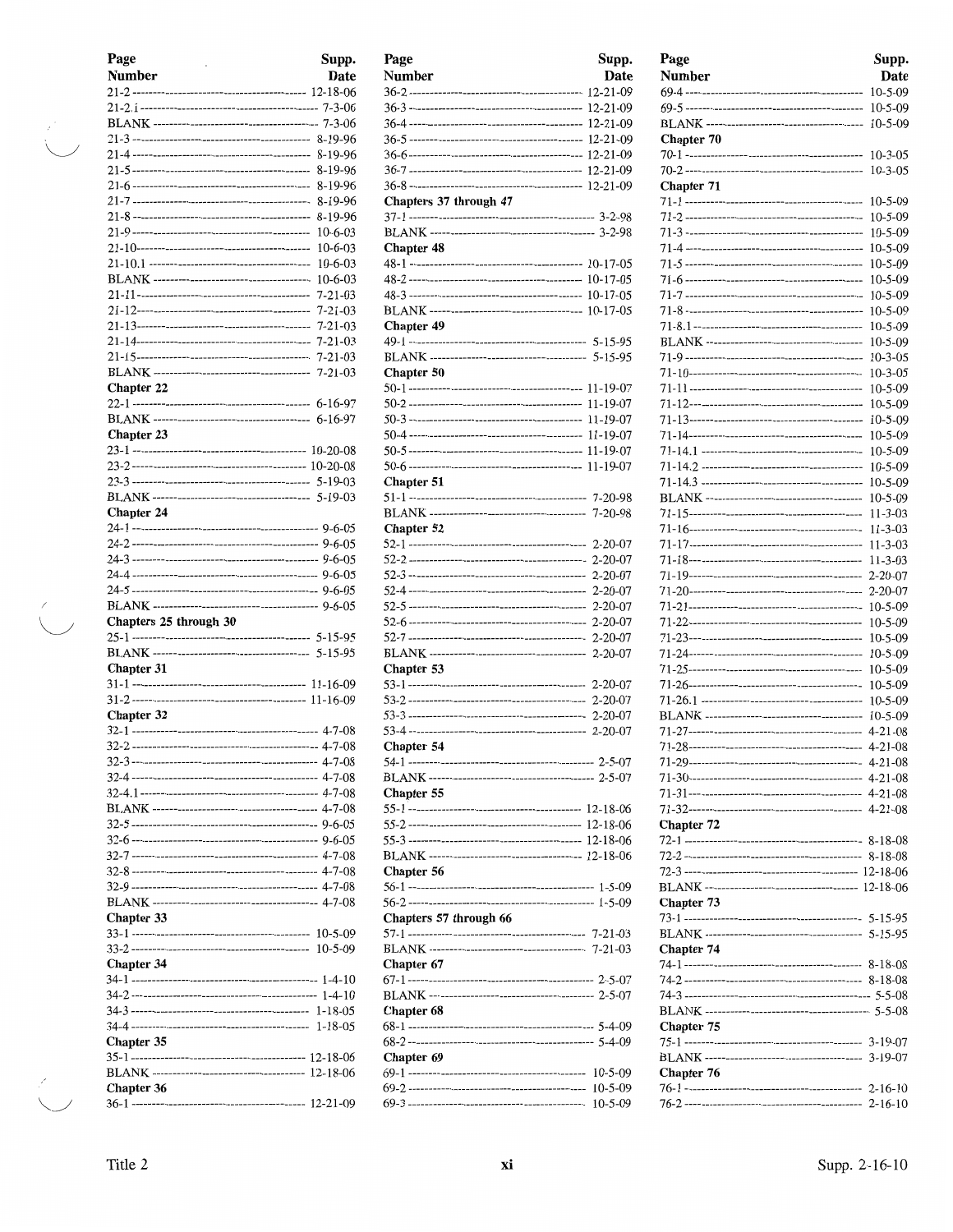| Page<br>Number | Supp.<br>Date | Page<br>Number                        |
|----------------|---------------|---------------------------------------|
|                |               | $76 - 36.1$ -------                   |
|                |               | $76 - 36.2$ -------                   |
|                |               | 76-37----------                       |
|                |               |                                       |
|                |               | 76-39----------                       |
|                |               | 76-40----------                       |
|                |               | $76 - 41$ ----------                  |
|                |               | 76-42----------                       |
|                |               | $76 - 42.1$ -------                   |
|                |               | 76-42.2 -------                       |
|                |               | $76 - 43 - \cdots$                    |
|                |               | 76-44----------                       |
|                |               | 76-45----------                       |
|                |               | 76-46----------                       |
|                |               | 76-47----------                       |
|                |               | 76-48----------                       |
|                |               | 76-49----------                       |
|                |               | $76 - 50$ ----------                  |
|                |               | $76 - 51$ -----------                 |
|                |               | 76-52----------                       |
|                |               | 76-53----------                       |
|                |               | 76-54----------                       |
|                |               | $76 - 54.1$ -------                   |
|                |               | <b>BLANK</b> ------                   |
|                |               | $76 - 55 - \dots$                     |
|                |               | 76-56----------                       |
|                |               | $76 - 56.1$ -------                   |
|                |               | $76 - 56.2$ -------                   |
|                |               | $76 - 56.3$ -------                   |
|                |               | 76-56.4 -------                       |
|                |               | $76 - 56.5$ -------                   |
|                |               | 76-56.6 -------                       |
|                |               | 76-56.7 -------                       |
|                |               | <b>BLANK</b> ------                   |
|                |               | $76 - 57$ ----------                  |
|                |               | 76-58----------                       |
|                |               | 76-59----------                       |
|                |               | $76 - 60$ ----------                  |
|                |               | $76 - 61$ ----------                  |
|                |               | $76 - 62 - \cdots$                    |
|                |               | $76 - 63 - \dots$                     |
|                |               | 76-64----------                       |
|                | 12-2-96       | 76-65----------                       |
|                |               | 76-66----------                       |
|                | $11-6-06$     | 76-67----------                       |
|                |               | 76-68----------                       |
|                |               | 76-69----------                       |
|                |               | 76-70---------                        |
|                |               | $76 - 71$ ----------                  |
|                |               | 76-72----------                       |
|                |               |                                       |
|                |               | 76-74----------                       |
|                |               | 76-75----------                       |
|                |               | 76-76---------                        |
|                |               | 76-77----------                       |
|                |               | 76-78----------                       |
|                |               | 76-79---------                        |
|                |               | 76-80---------                        |
|                |               | $76 - 81$ ---------                   |
|                |               | 76-82---------                        |
|                |               | 76-83----------                       |
|                |               | 76-84---------                        |
|                |               | <b>Chapter 77</b>                     |
|                |               | 77-1 ----------<br>$77-2$ ----------- |
|                |               | $77-3$ ----------                     |
|                |               |                                       |

| Page       | Supp.         |
|------------|---------------|
| Number     | Date          |
|            | $11 - 7 - 05$ |
|            |               |
|            |               |
|            |               |
|            |               |
|            |               |
|            |               |
|            |               |
|            |               |
|            |               |
|            |               |
|            |               |
|            |               |
|            |               |
|            |               |
|            |               |
|            |               |
|            |               |
|            |               |
|            |               |
|            |               |
|            |               |
|            |               |
|            |               |
|            |               |
|            |               |
|            |               |
|            |               |
|            |               |
|            |               |
|            |               |
|            |               |
|            |               |
|            |               |
|            |               |
|            |               |
|            |               |
|            |               |
|            |               |
|            |               |
|            |               |
|            |               |
|            | 11-1-04       |
|            |               |
|            |               |
|            |               |
|            |               |
|            |               |
|            |               |
|            |               |
|            |               |
|            |               |
|            |               |
|            |               |
|            |               |
|            |               |
|            |               |
| Chapter 77 |               |
|            |               |
|            |               |
|            |               |
|            |               |

| Page                   | Supp.                    |
|------------------------|--------------------------|
| <b>Number</b>          | Date                     |
|                        | $7 - 17 - 06$            |
|                        | 7-17-06                  |
|                        | 7-17-06                  |
|                        | $7 - 17 - 06$            |
|                        | $7 - 17 - 06$            |
|                        | $7 - 17 - 06$            |
|                        | $7 - 17 - 06$            |
|                        | 7-17-06<br>$7 - 17 - 06$ |
|                        | 7-17-06                  |
|                        | $7 - 17 - 06$            |
| <b>Chapter 78</b>      |                          |
|                        | 12-4-06                  |
|                        | 12-4-06                  |
|                        | 12-4-06                  |
|                        | 12-4-06                  |
|                        | 12-4-06                  |
|                        | 12-4-06                  |
|                        | 10-5-09                  |
|                        | $10 - 5 - 09$            |
|                        | $10 - 5 - 09$            |
|                        | $10-5-09$                |
| Chapters 79 through 84 | 12-4-06                  |
|                        | $12 - 4 - 06$            |
| <b>Chapter 85</b>      |                          |
|                        |                          |
|                        |                          |
| Chapters 86 through 88 |                          |
|                        |                          |
|                        |                          |
| <b>Chapter 89</b>      |                          |
|                        |                          |
|                        |                          |
|                        |                          |
|                        |                          |
|                        |                          |
|                        |                          |
|                        |                          |
|                        |                          |
|                        |                          |
|                        |                          |
|                        |                          |
|                        |                          |
|                        |                          |
|                        |                          |
|                        |                          |
| Chapter 90             |                          |
|                        |                          |
|                        |                          |
|                        |                          |
|                        |                          |
|                        |                          |
|                        |                          |
|                        |                          |
|                        |                          |
|                        |                          |
|                        |                          |
|                        |                          |
|                        |                          |
|                        |                          |
|                        |                          |
|                        |                          |
|                        |                          |
|                        |                          |